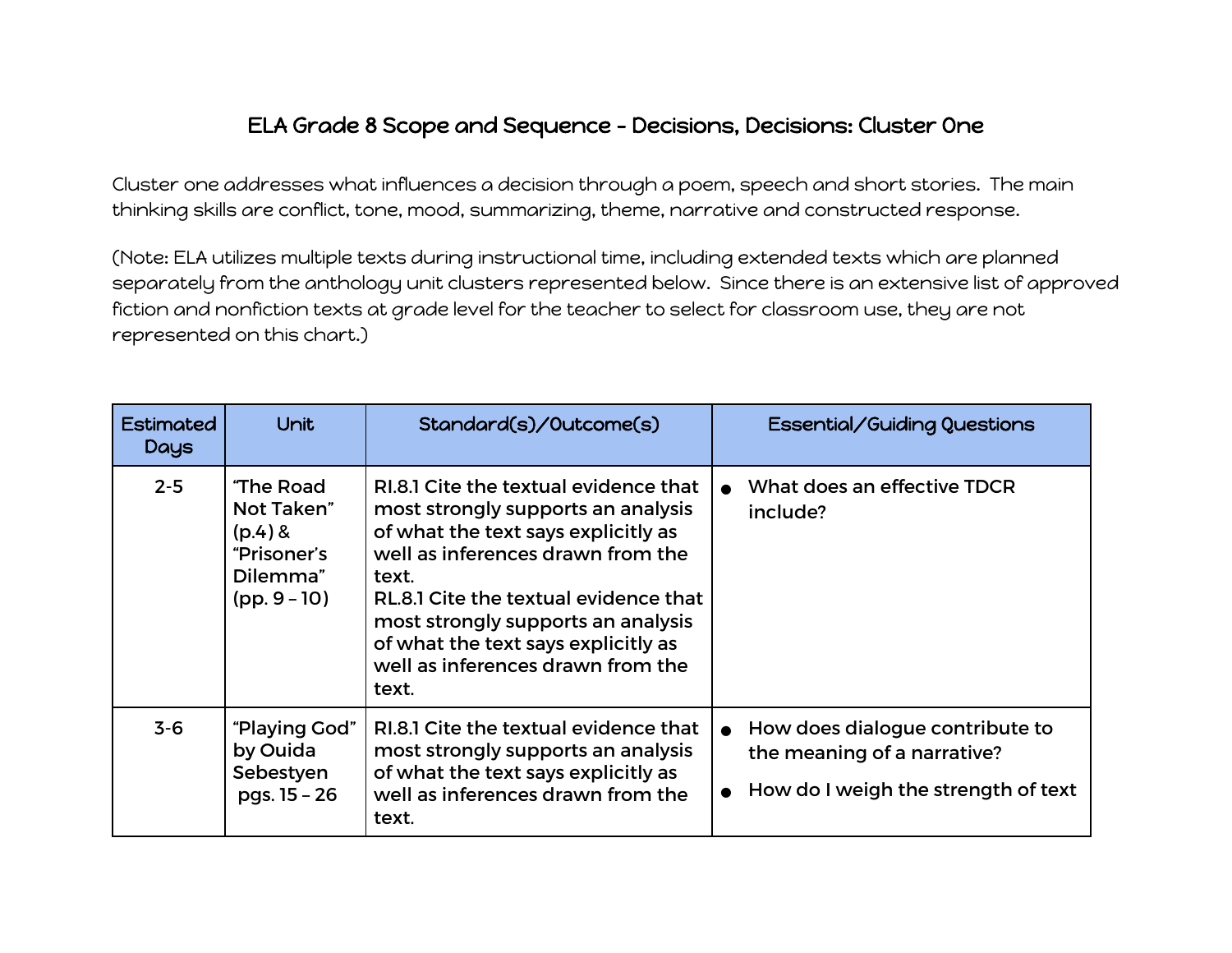|         |                                                       | RL.8.3 Analyze how particular lines<br>of dialogue or incidents in a story or<br>drama propel the action, reveal<br>aspects of a character, or provoke a<br>decision.                                                                                                                                                                     | evidence?                                                                                                                |
|---------|-------------------------------------------------------|-------------------------------------------------------------------------------------------------------------------------------------------------------------------------------------------------------------------------------------------------------------------------------------------------------------------------------------------|--------------------------------------------------------------------------------------------------------------------------|
| $1-2$   | "Dusting" by<br>Julia Alvarez<br>pg. 27               | RI.8.1 Cite the textual evidence that<br>most strongly supports an analysis<br>of what the text says explicitly as<br>well as inferences drawn from the<br>text.<br>RL.8.3 Analyze how particular lines<br>of dialogue or incidents in a story or<br>drama propel the action, reveal<br>aspects of a character, or provoke a<br>decision. | What is Tone and how is it<br>developed in a text?                                                                       |
| $2 - 3$ | "TLA" by Jane<br><b>McFann</b><br>pgs. 29 - 35        | RL.8.1 Cite the textual evidence that<br>most strongly supports an analysis<br>of what the text says explicitly as<br>well as inferences drawn from the<br>text.<br>RL.8.3 Analyze how particular lines<br>of dialogue or incidents in a story or<br>drama propel the action, reveal<br>aspects of a character, or provoke a<br>decision. | What is Mood and how is it<br>established in a text?                                                                     |
| $1-2$   | "I would have<br>preferred to<br>carry<br>through" by | RI.8.1 Cite the textual evidence that<br>most strongly supports an analysis<br>of what the text says explicitly as<br>well as inferences drawn from the                                                                                                                                                                                   | What are the qualities of an<br>effective summary?<br>What does comparing/contrasting<br>nonfiction text elements reveal |